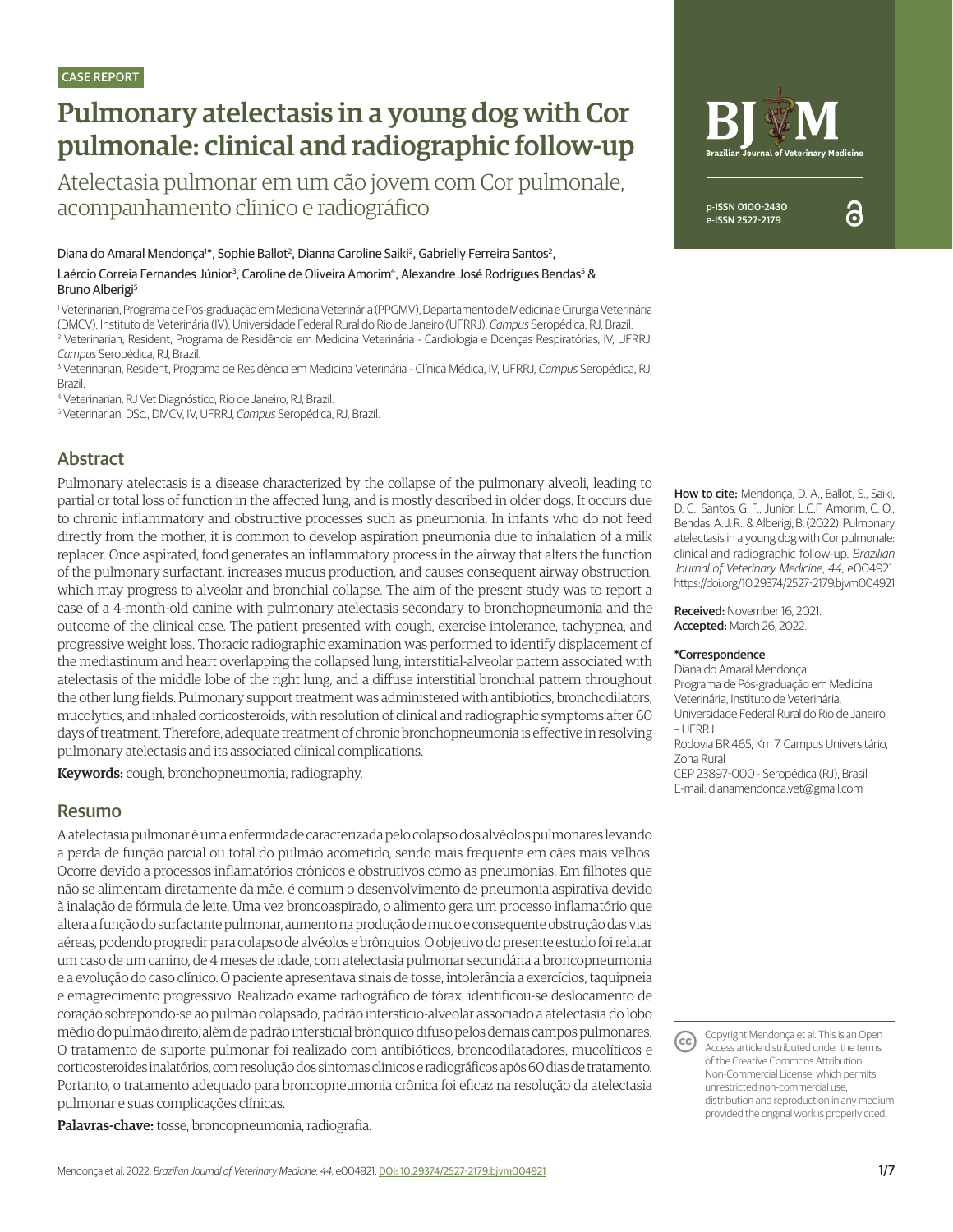### Introduction

Pulmonary atelectasis is characterized by the collapse of the pulmonary alveoli, leading to partial or total loss of function in the affected lung. It occurs because of changes in intrapleural pressure, inflammatory processes with loss of surfactant, obstructive processes, trauma, anesthetic procedures, and alveolar compressions (Lopes & Nunes, 2010). Thus, it can occur in patients with chronic respiratory diseases such as pneumonia. Aspiration pneumonia is common in puppies that do not feed directly from their mothers, and when not properly treated, it can progress to bronchopneumonia and pulmonary atelectasis (Johnson, 2020). Although aspiration pneumonia is common in puppies, pulmonary atelectasis is more frequent in middle-aged to older dogs (Johnson, 2020). According to Aldrich (2004), the most common risk factor for atelectasis is anesthesia due to reduced chest wall movement or thoracotomy-related pain and impairment of phrenic nerve function. Other causes, such as asthma complications and prolonged recumbency, have been reported at a lower frequency (Dear, 2020).

Pulmonary atelectasis is diagnosed based on history and clinical signs associated with thoracic radiographic or computed tomography (CT) findings. On thoracic radiography, displacement of the mediastinum and heart overlapping the collapsed lung can be observed along with the alveolar pattern of the affected lung (Thrall, 2014). In addition, the collapsed lung may be denser than the normal lung. Hyperinflation of the healthy lung may occur in a compensatory manner in response to hypoxia generated by the collapsed lung (Norris, 2004). When available, CT scans provide more detailed information and are sensitive to lung density abnormalities. Therefore, CT allows a more accurate evaluation of pulmonary alterations (Thrall, 2014).

Another consequence of atelectasis is the development of Cor pulmonale, which is characterized by pulmonary overload in the heart, leading to enlargement of the pulmonary trunk (with loss of ideal distensibility) and, in severe cases, right atrioventricular pressure overload. This syndrome occurs due to the remodeling of the pulmonary vasculature and chronic inflammatory processes (Reinero et al., 2020).

Atelectasis treatment must be directed towards resolution of the primary cause (Alonso, 2008; Norris, 2004). In cases of atelectasis due to pneumonia, broad-spectrum antibiotics are used when no culture is available, or when the clinical condition does not allow waiting for culture time. In addition, supportive treatment for the lungs, such as bronchodilators, can be used to improve airflow and the quality of mucociliary activity that, when associated with mucolytics, promotes improved breathing (Clercx, 2017). The prognosis depends on the underlying cause; when treated appropriately, a satisfactory response is expected with improvement in the clinical condition (Cohn, 2017).

The aim of the present study was to report the case of a young canine patient with pulmonary atelectasis secondary to bronchopneumonia and its clinical evolution with improvement of concurrent Cor pulmonale.

#### Case report

A 4-month-old, unvaccinated female Labrador retriever was treated at the veterinary clinic Rj Vet Diagnóstico, presenting with coughing, exercise intolerance, and tachypnea at rest, and was skinny with difficulty gaining weight. According to the owner, the patient was born prematurely and needed to be bottle-fed with a milk replacer after the mother's rejection and the death of the siblings. According to the owner, aspiration pneumonia was detected by another veterinarian 30 days after birth.

The patient had been under treatment since the first month of life with amoxicillin/clavulanic acid (15 mg/kg/BID/PO) for 10 days, followed by enrofloxacin (5 mg/kg/SID/PO) for 7 days, and prednisone (1 mg/kg/SID/PO) for 7 days, with unsatisfactory clinical response. The most recent complete blood count (CBC) test that was brought to the appointment was done when the patient was 90 days old, and revealed neutrophilic leukocytosis with a left shift, in addition to the presence of reactive lymphocytes and activated monocytes (Table 1). The previous radiograph was performed concurrently as the CBC and showed an interstitial-alveolar pattern associated with atelectasis of the middle lobe of the right lung, in addition to a diffuse interstitial bronchial pattern throughout the other lung fields (Figure 1A and 1B).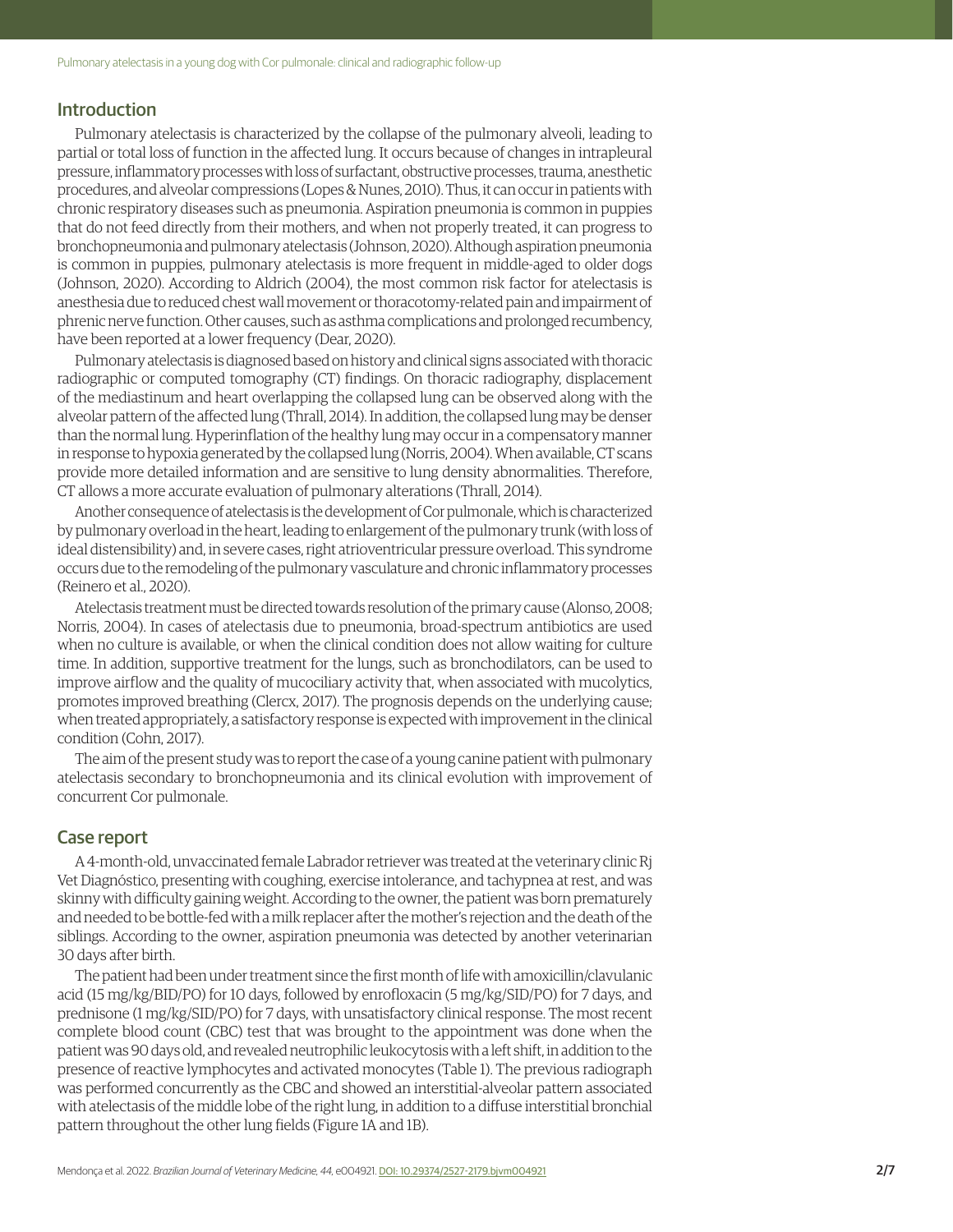Pulmonary atelectasis in a young dog with Cor pulmonale: clinical and radiographic follow-up

| <b>LEUKOGRAM</b> | Relative value | Absolute value | Reference value |
|------------------|----------------|----------------|-----------------|
| Leukocytes       |                | 27.200         | 6.000-17.000    |
| Neutrophils Rods | 5%             | 1.360          | $O-54O$         |
| Segmented        | 55%            | 14.960         | 3.000-11.000    |
| Eosinophils      | $O\%$          | 0.000          | $100 - 1.250$   |
| Lymphocytes      | 27%            | 7.344          | 1000-4.800      |
| Monocytes        | 13%            | 3.536          | 150-1.350       |

Table 1. Alterations in complete blood count (CBC) test demonstrating neutrophilic leukocytosis with a left shift.



Figure 1. (A) Radiograph showing atelectasis of the middle lobe of the right lung; (B) Radiograph showing an interstitial-alveolar pattern and diffuse interstitial bronchial pattern throughout the lung fields. VD: ventrodorsal; LLD: right lateral.

On physical examination, the patient had tachypnea through thoracic auscultation of pulmonary crackles in the inspiratory moment, with no other abnormalities detected on physical examination. Echodopplercardiography was also performed to rule out possible congenital heart disease that could be present at the same time. No congenital abnormalities were detected; however, signs of pulmonary hypertension, such as an increase in the main pulmonary artery and decreased distensibility of the right pulmonary artery (27%), were present, consistent with cor pulmonale.

Although antimicrobial therapy was previously unsuccessful, the owner did not consent to bronchoalveolar lavage due to financial issues. Therefore, empirical therapy was instituted with doxycycline (10 mg/kg/BID /PO) for 30 days, aminophylline (5 mg/kg/BID /PO) for 30 days, acetylcysteine (10 mg/kg/BID /PO) for 30 days, maropitant (2 mg/kg/SID/PO) for 14 days, and fluticasone propionate 50  $\mu$ g (SID/INHALATION) for 14 days. The patient was re-evaluated after 30 days of treatment and showed clinical improvement of symptoms at home according to the owner. This clinical recovery was also observed during pulmonary auscultation, although slight abnormal sounds were still present. Treatment was sustained for 60 consecutive days with aminophylline, acetylcysteine, and doxycycline. Chest radiography and CBC were performed at the end of 2 months of treatment. Radiographic examination showed improvement in the pulmonary pattern with resolution of pulmonary atelectasis (Figure 2A and 2B), no suggestive signs of infection were seen, and the CBC was within the normal range. On echocardiography, previous signs of pulmonary hypertension were absent. The patient no longer had symptoms related to pulmonary alterations, was released from treatment, and has remained stable so far.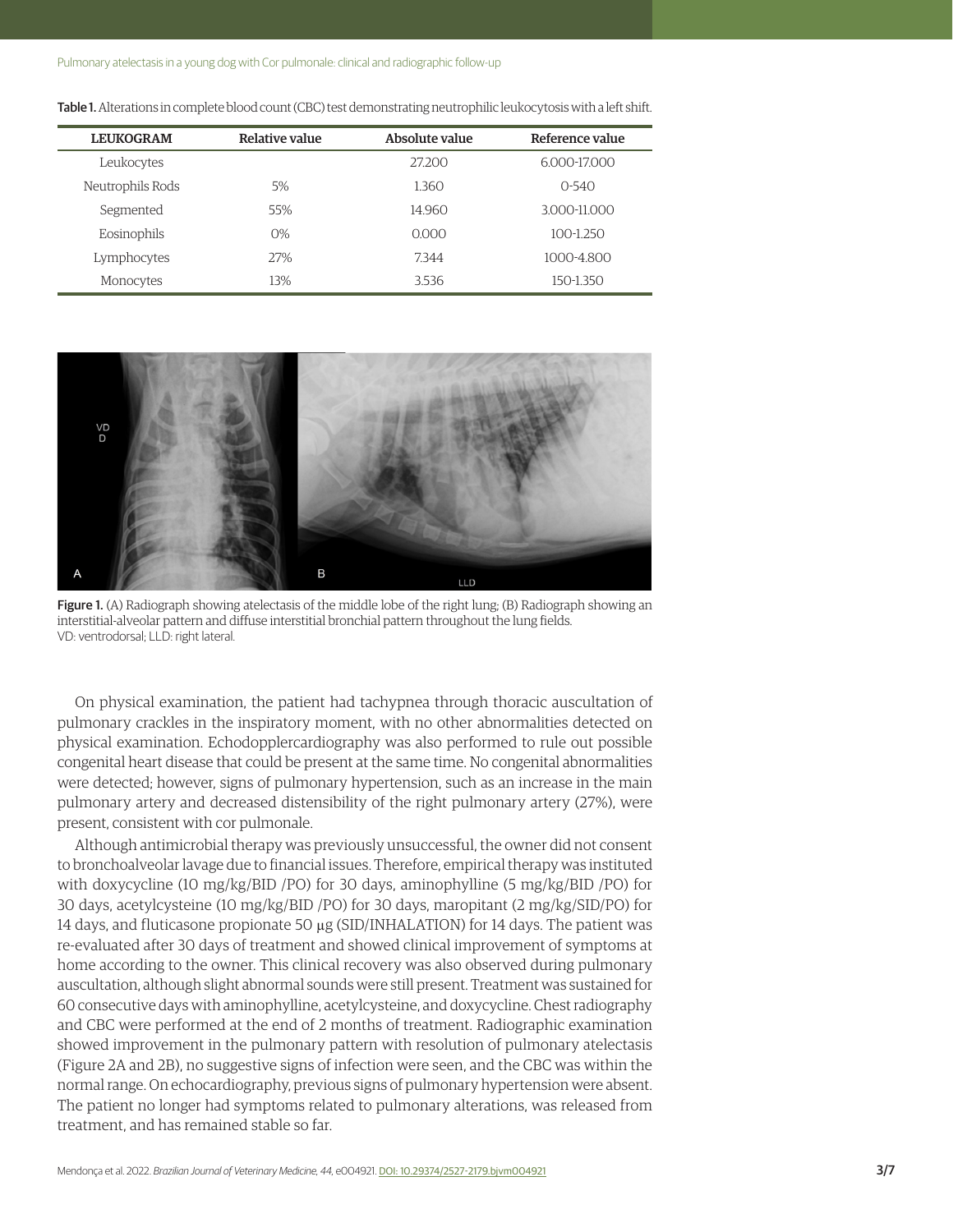

Figure 2. (A) Radiograph showing improvement of the atelectasis of the middle lobe of the right lung; (B) Radiograph showing improvement of the interstitial-alveolar pattern and diffuse interstitial bronchial pattern throughout the lung fields. VD: ventrodorsal; LLD: right lateral.

#### **Discussion**

The inflammatory process seen in puppies due to milk replacer aspiration (Ruaux, 2011) has probably affected the pulmonary surfactant, increasing mucus production and consequent obstruction of the airways (Johnson, 2020). This mechanism probably led to the collapse of the bronchi and alveoli (Winegardner et al., 2008) and the presentation of clinical signs by the patient (Alonso, 2008). It is interesting to point out that although tachypnea may be related to physical examination stress, when associated with alterations in pulmonary auscultation such as crackles, they may indicate an exacerbated attempt to capture oxygen because of the collapse of the alveoli (Domínguez-Ruiz et al., 2021; Norris, 2004).

The immune response to infection is suggested by the presence of neutrophilic leukocytosis with a left shift (Honda et al., 2016). Although other inflammatory conditions could cause this type of change in CBC (Lyrad et al., 2015), it seems reasonable to infer infection as the cause, since the other clinical alterations presented reiterate this possibility (Cohn, 2017; Ishimine et al., 2013)

Although the patient had received previous treatment, it was not enough to resolve the clinical condition, and this may be due to the lack of bronchoalveolar lavage, preventing etiological identification and consequently the choice of the ideal antibiotic (van Duijkeren et al., 2018). The remaining clinical signs indicated the need for therapeutic adjustment; therefore, doxycycline was the antibiotic of choice. Although doxycycline must be used with caution in growing animals and pregnant bitches (Owen, 1963; Rebuelto & Loza, 2010), side effects has been not been reported (Alberigi et al. 2020). Since doxycycline is recommended to be administered at 4 weeks of age or older in the treatment of respiratory tract disease in dogs (Lappin et al, 2017), the age of the patient in this case was not an issue. Nevertheless, owners have been warned about the possible side effects on growth and tooth enamel (Boy et al., 2016; Owen, 1963).

Radiographic changes in the right cranial lobe and medial lung are common in patients with aspiration pneumonia (Thrall, 2014). Although only 25% of affected patients present a diffuse interstitial pattern, other patterns, such as bronchial, alveolar, and interstitial, may be present in chronic processes, such as pneumonia and bronchiectasis (Johnson, 2020; Côté, 2015).

The pulmonary hypertension developed by the patient was probably due to the long period of bronchopneumonia, since this syndrome can occur in patients with chronic respiratory changes that progress to airway obstruction and inflammation (Simonneau et al., 2009; Reinero et al., 2020). The echodopplercardiography findings and the patient's clinical symptoms corroborate those previously shown in the characterization of pulmonary hypertension and the improvement of these parameters in the follow-up examination demonstrates that pulmonary disease was the cause of the increase in pulmonary pressure and cor pulmonale (Reinero et al., 2020).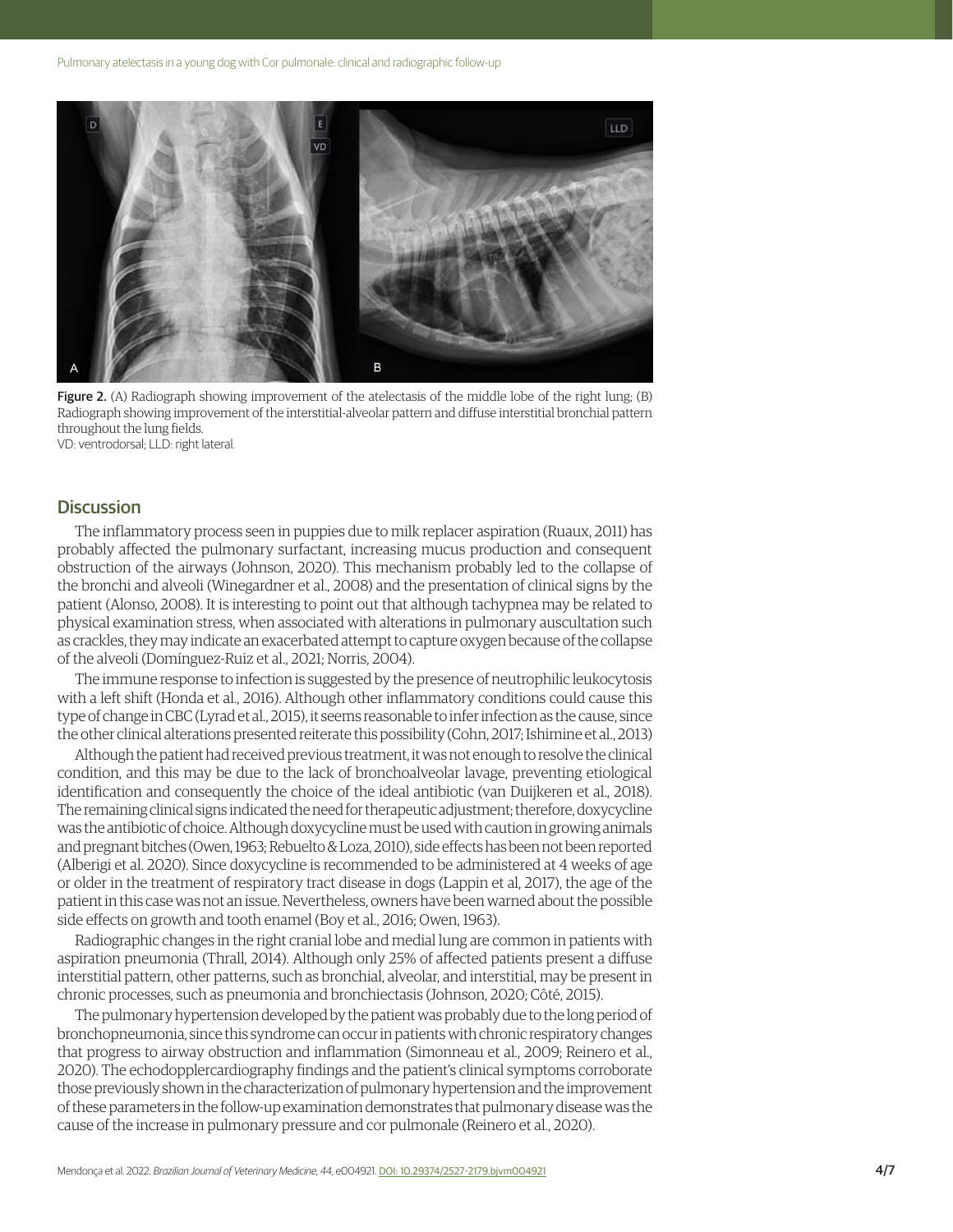#### Pulmonary atelectasis in a young dog with Cor pulmonale: clinical and radiographic follow-up

Although complementary examinations, such as bronchoalveolar lavage, are the gold standard method to define the class of antibiotics that should be used (Golan et al., 2012; Martinez et al., 1996), this was not performed in this case due to financial issues; therefore, doxycycline was used because it is a broad-spectrum antibiotic that has benefits in the treatment of respiratory tract disease, as previously reported (Lappin et al, 2017). Pediatric patients may not respond adequately to conventional therapy, mainly because of age-related immunological impairment, and in these cases, they need prolonged therapy, as in the present report (Brady, 2004). Furthermore, the use of doxycycline for chronic bronchopneumonia is recommended for at least 4 to 6 weeks, needing new clinical and radiographic evaluation with improvement before quitting the treatment (Lappin et al., 2017), as done in this case upon 60 days.

Although the patient had been previously medicated, failure in initial therapy predisposed him to clinical worsening due to worsening of the inflammatory process. Chronic inflammation may be the cause of pulmonary atelectasis, as has been reported in other studies (Hoffman, 2001; Johnson, 2020).

The benefits of bronchodilators (aminophylline) associated with the use of mucolytic (acetylcysteine) therapy support the treatment of the lungs, promoting better airway flow (Clercx, 2017; Norris, 2004). Therefore, with the facilitated airflow through the airways, greater respiratory comfort is possible, which is an important therapy to promote patient well-being, while the primary cause is not resolved (Clercx, 2017; Cohn, 2017).

Although the mechanism by which maropitant reduces cough is not fully understood, this use is based on previous studies that demonstrated a reduction in the frequency of coughing (Grobman & Reinero, 2016). Due to the combination of drugs, it is not possible to infer that maropitant caused the improvement of clinical signs. However, no side effects were observed in this case.

Because the patient had already used oral corticosteroids before, fluticasone propionate was chosen as it is an inhaled corticosteroid and, therefore, aims to reduce its systemic absorption with a consequent decrease in side effects in the patient still under development (Sumner & Rozanski, 2013).

Pulmonary atelectasis is considered difficult to reverse (Norris, 2004); however, the patient showed radiographic and clinical improvement with long-term treatment, suggesting that these results may be associated with chronic bronchopneumonia and pulmonary hypertension.

## **Conclusion**

Adequate treatment of chronic bronchopneumonia is effective in resolving pulmonary atelectasis and its clinical implications. This demonstrates that early identification of complications and their treatment is crucial for a good outcome.

#### Ethics statement

This study was authorized by the animal's owners through formal consent for disclosure of data and images for academic purposes.

### Financial support

DAM The present work was carried out with the support of the Coordination of Improvement of Higher Education Personnel - Brazil (CAPES - Coordenação de Aperfeiçoamento de Pessoal de Nível Superior) - Financing Code 001. SB, DCS, GFS, LCFJ Received a scholarship from MEC (Ministério da Educação e Cultura). COA, AJRB, BA – None.

## Conflict of interests

DAM, SB, DCS, GFS, LCFJ, COA, AJRB and BA had no conflict of interest.

### Authors' contributions

DAM, GFS, LCFJ and COA assisted the reported patient and contributed to the writing of the manuscript. SB and DCS - Contributed to the writing of the manuscript and to the translation into English. AJRB and BA - contributed to the idealization and writing of the manuscript.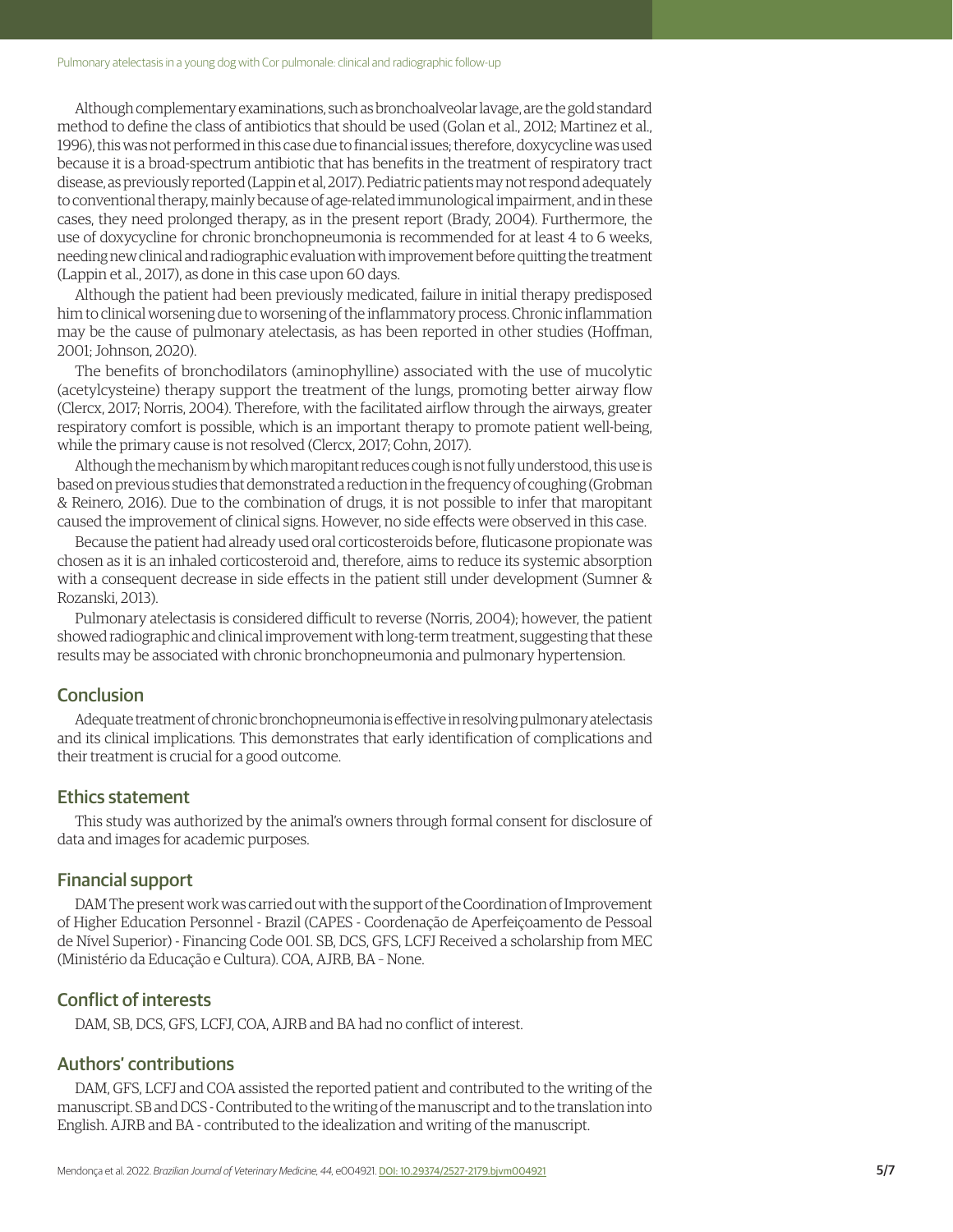### Availability of complementary results

All information obtained as a result of the study is included in the manuscript.

The patient was treated at Veterinary Service – Rj Vet Diagnóstico, Rio de Janeiro, RJ, Brasil.

#### References

- Alberigi, B., Souza, C. S. F., Fernandes, J. I., Merlo, A., & Labarthe, N. (2020). Use of slow-release injectable moxidectin for treatment of *Dirofilaria immitis* infection during pregnancy. *Frontiers in Veterinary Science*, *6*, 440. [http://](https://doi.org/10.3389/fvets.2019.00440) [dx.doi.org/10.3389/fvets.2019.00440](https://doi.org/10.3389/fvets.2019.00440).
- Aldrich, J. (2004). Atelectasis. In L. G. King (Ed.), *Textbook of respiratory disease in dogs and cats* (1st ed., 688 p.). St. Louis: WB Saunders.

Alonso, J. A. M. (2008). *Enfermidades respiratórias em pequenos animais*. Las Palmas: Interbook.

- Boy, S., Crossley, D., & Steenkam, P. G. (2016). Developmental structural tooth defects in dogs experience from veterinary dental referral practice and review of the literature. *Frontiers in Veterinary Science*, *3*, 9. [http://dx.doi.](https://doi.org/10.3389/fvets.2016.00009) [org/10.3389/fvets.2016.00009](https://doi.org/10.3389/fvets.2016.00009). [PMid:26904551.](https://www.ncbi.nlm.nih.gov/entrez/query.fcgi?cmd=Retrieve&db=PubMed&list_uids=26904551&dopt=Abstract)
- Brady, C. (2004). Bacterial pneumonia in dogs and cats. In L. G. King (Ed.), *Textbook of respiratory disease in dogs and cats* (1st ed., 688 p.). St. Louis: WB Saunders.
- Clercx, C. (2017). Diseases of the trachea and small airways. In S. J. Ettinger, E. C. Feldman & E. Côté (Eds.), *Textbook of veterinary internal medicine* (8th ed.). St. Louis: Elsevier.
- Cohn, L. A. (2017). Diseases of the pulmonary parenchyma. In S. J. Ettinger, E. C. Feldman & E. Côté (Eds.), Textbook of veterinary internal medicine (8<sup>th</sup> ed.). St. Louis: Elsevier.
- Côté, E. (2015). Pneumonia. In D. C. Silverstein & K. Hopper (Eds.), *Small animal critical care medicine* (2nd ed., pp. 120-126). St. Louis: Saunders. [http://dx.doi.org/10.1016/B978-1-4557-0306-7.00022-2](https://doi.org/10.1016/B978-1-4557-0306-7.00022-2).
- Dear, J. D. (2020). Bacterial pneumonia in dogs and cats: An update. *The Veterinary Clinics of North America. Small Animal Practice*, *50*(2), 447-465. [http://dx.doi.org/10.1016/j.cvsm.2019.10.007](https://doi.org/10.1016/j.cvsm.2019.10.007). [PMid:31813555.](https://www.ncbi.nlm.nih.gov/entrez/query.fcgi?cmd=Retrieve&db=PubMed&list_uids=31813555&dopt=Abstract)
- Domínguez-Ruiz, M., Reinero, C. R., Vientos-Plotts, A., Grobman, M. E., Silverstein, D., Gomes, E., & Le Boedec, K. (2021). Association between respiratory clinical signs and respiratory localization in dogs and cats with abnormal breathing patterns. *Veterinary Journal*, *277*, 105761. [http://dx.doi.org/10.1016/j.tvjl.2021.105761](https://doi.org/10.1016/j.tvjl.2021.105761). [PMid:34655790.](https://www.ncbi.nlm.nih.gov/entrez/query.fcgi?cmd=Retrieve&db=PubMed&list_uids=34655790&dopt=Abstract)
- Golan, D. E., Tashjian, A. H., Armstron, G. E. J., & Armstrong, A. W. (2012). *Princípios de Farmacologia: A base fisiopatológica da terapêutica* (3ª ed, Vol. *1*, 1008 p.) Rio de Janeiro: Guanabara Koogan.
- Grobman, M., & Reinero, C. (2016). Investigation of neurokinin-1 receptor antagonism as a novel treatment for chronic bronchitis in dogs. *Journal of Veterinary Internal Medicine*, *30*(3), 847-852. [http://dx.doi.org/10.1111/](https://doi.org/10.1111/jvim.13935) [jvim.13935](https://doi.org/10.1111/jvim.13935). [PMid:26995558.](https://www.ncbi.nlm.nih.gov/entrez/query.fcgi?cmd=Retrieve&db=PubMed&list_uids=26995558&dopt=Abstract)
- Hoffman, S. (2001). Mechanisms of antibiotic resistance. *The Compendium on Continuing Education for the Practicing Veterinarian*, *5*(1), 464-473.
- Honda, T., Uehara, T., Matsumoto, G., Arai, S., & Sugano, M. (2016). Neutrophil left shift and white blood cell count as markers of bacterial infection. *Clinica Chimica Acta*, *457*, 46-53. [http://dx.doi.org/10.1016/j.cca.2016.03.017](https://doi.org/10.1016/j.cca.2016.03.017). [PMid:27034055.](https://www.ncbi.nlm.nih.gov/entrez/query.fcgi?cmd=Retrieve&db=PubMed&list_uids=27034055&dopt=Abstract)
- Ishimine, N., Honda, T., Yoshizawa, A., Kawasaki, K., Sugano, M., Kobayashi, Y., & Matsumoto, T. (2013). Combination of white blood cell count and left shift level real-timely reflects a course of bacterial infection. *Journal of Clinical Laboratory Analysis*, *27*(5), 407-411. [http://dx.doi.org/10.1002/jcla.21619](https://doi.org/10.1002/jcla.21619). [PMid:24038228.](https://www.ncbi.nlm.nih.gov/entrez/query.fcgi?cmd=Retrieve&db=PubMed&list_uids=24038228&dopt=Abstract)
- Johnson, L. R. (2020). *Clinical canine and feline respiratory medicine* (2nd ed., 232 p.). Chichester: Wiley-Blackwell. [http://dx.doi.org/10.1002/9781119482307](https://doi.org/10.1002/9781119482307).
- Lappin, M. R., Blondeau, J., Boothe, D., Breitschwerdt, E. B., Guardabassi, L., Lloyd, D. H., Papich, M. G., Rankin, S. C., Sykes, J. E., Turnidge, J., & Weese, J. S. (2017). Antimicrobial use guidelines for treatment of respiratory tract disease in dogs and cats: Antimicrobial Guidelines Working Group of the International Society for Companion Animal Infectious Diseases. *Journal of Veterinary Internal Medicine*, *31*(2), 279-294. [http://dx.doi.](https://doi.org/10.1111/jvim.14627) [org/10.1111/jvim.14627](https://doi.org/10.1111/jvim.14627). [PMid:28185306.](https://www.ncbi.nlm.nih.gov/entrez/query.fcgi?cmd=Retrieve&db=PubMed&list_uids=28185306&dopt=Abstract)

Lopes, P. C. F., & Nunes, N. (2010). Atelectasia pulmonar em cães durante anestesia geral. *Ciência Rural*, *40*(1), 1-8.

- Lyrad, K., Riley, M. D., & Jedda Rupert, M. D. (2015). Evaluation of patients with leukocytosis. *American Family Physician*, *92*(11), 11. [PMid:26760415.](https://www.ncbi.nlm.nih.gov/entrez/query.fcgi?cmd=Retrieve&db=PubMed&list_uids=26760415&dopt=Abstract)
- Martinez, R., Gironi, R. H., Santos, V. R. (1996). Sensibilidade bacteriana a antimicrobianos usados na prática médica. *Medicina*, *29*(1), 278-284.
- Norris, C. R. (2004). Bronchiectasis. In L. G. King (Ed.), *Textbook of respiratory disease in dogs and cats* (1st ed., p 688). St. Louis: WB Saunders.
- Owen, L. N. (1963). The effects of administering tetracyclines to young dogs with particular reference to localization of the drugs in the teeth. *Archives of Oral Biology*, *8*(6), 715-728. [http://dx.doi.org/10.1016/0003-](https://doi.org/10.1016/0003-9969(63)90003-7) [9969\(63\)90003-7](https://doi.org/10.1016/0003-9969(63)90003-7). [PMid:14081610.](https://www.ncbi.nlm.nih.gov/entrez/query.fcgi?cmd=Retrieve&db=PubMed&list_uids=14081610&dopt=Abstract)
- Rebuelto, M., & Loza, M. E. (2010). Antibiotic treatment of dogs and cats during pregnancy. *Veterinary Medicine International*, *2010*, 385640. [http://dx.doi.org/10.4061/2010/385640](https://doi.org/10.4061/2010/385640).